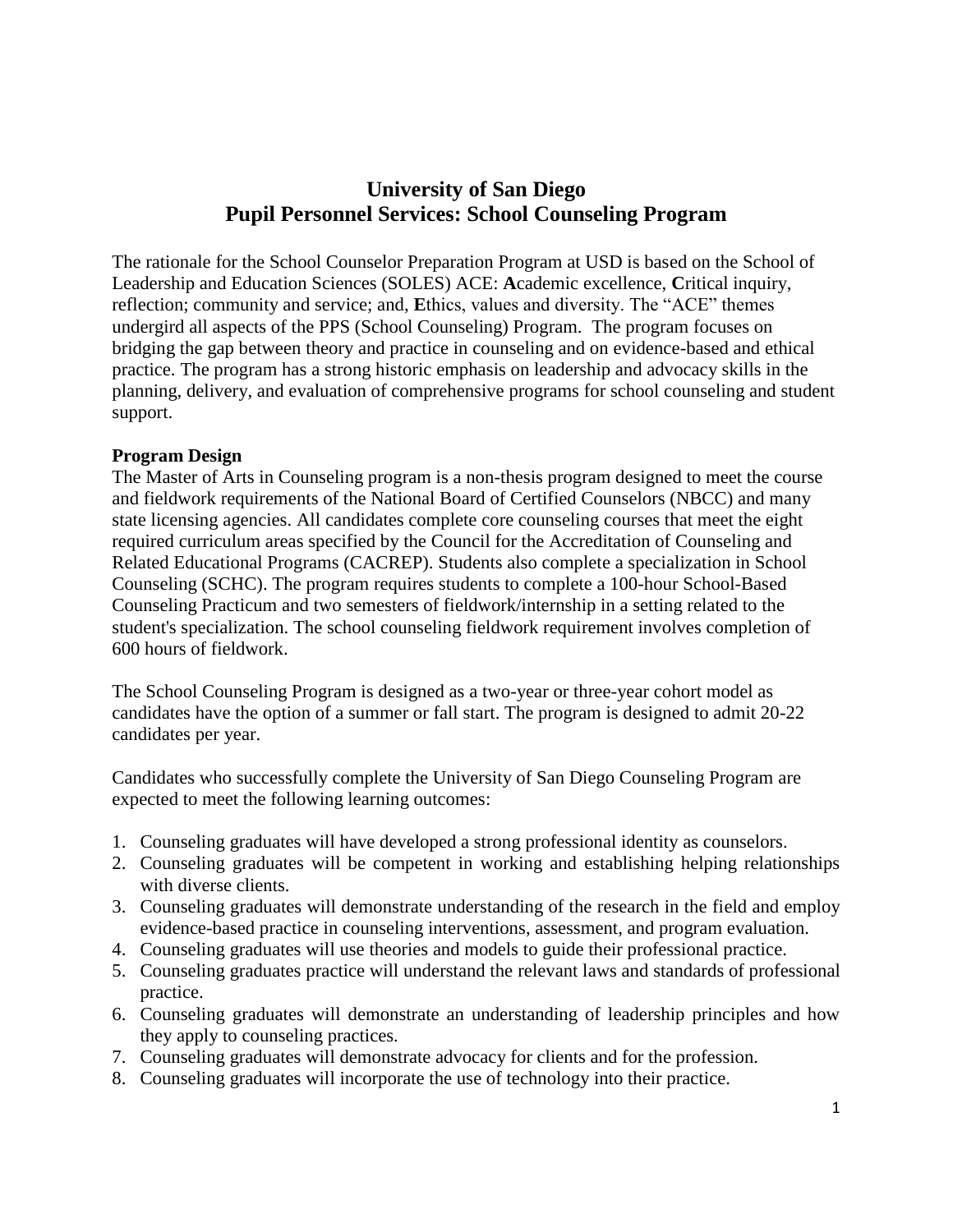9. Counseling graduates will experience and understand counseling practices worldwide

The Master of Arts in Counseling program is a non-thesis program designed to meet the course and fieldwork requirements of the National Board of Certified Counselors (NBCC) and many state licensing agencies. All students complete core counseling courses that meet the eight required curriculum areas specified by the Council for the Accreditation of Counseling and Related Educational Programs (CACREP). Students also a complete specialization program in School Counseling.

The School Counseling Program requires students to complete:

- 100-hour School-Based Counseling Practicum (COUN 588P)
- Two semesters of school fieldwork (COUN 590). The fieldwork requirement involves completion of 600 hours of fieldwork.

#### **Leadership within the Credential Program**

The School Counseling Program is housed within a new, as yet unnamed, department. The department contains three programs: School Counseling; Clinical Mental Health Counseling; Marriage and Family Therapy. Each program has a director who is responsible for leadership of all components of the program. Staffing for the School Counseling Program is included below.

| <b>Faculty/Staff</b>                                                                             | <b>Office</b> | <b>Extension</b>                         | Email                  |
|--------------------------------------------------------------------------------------------------|---------------|------------------------------------------|------------------------|
| Gelb, Steve<br><b>Associate Dean</b><br><b>Interim Chair of Department</b>                       | $205-E$       | 4893                                     | sgelb@sandiego.edu     |
|                                                                                                  |               | <b>School Counseling Program Faculty</b> |                        |
| <b>Rowell, Lonnie</b><br><b>Associate Professor</b><br><b>School Counseling Program Director</b> | 231           | 4212                                     | lrowell@sandiego.edu   |
| Martin, Ian<br><b>Assistant Professor</b>                                                        | $215-E$       | 7612                                     | imartin@sandiego.edu   |
| Nash, Erika<br><b>Assistant Professor</b>                                                        | $215-G$       | 4288                                     | enash@sandiego.edu     |
| <b>Counseling Program Support Staff</b>                                                          |               |                                          |                        |
| <b>Hetherington, Peggy</b><br><b>Director of Field Experiences</b>                               | $215-F$       | 8804                                     | peggyh@sandiego.edu    |
| <b>Gallegos, Claire</b><br><b>Executive Program Assistant</b>                                    | $215-M$       | 7441                                     | cgallegos@sandiego.edu |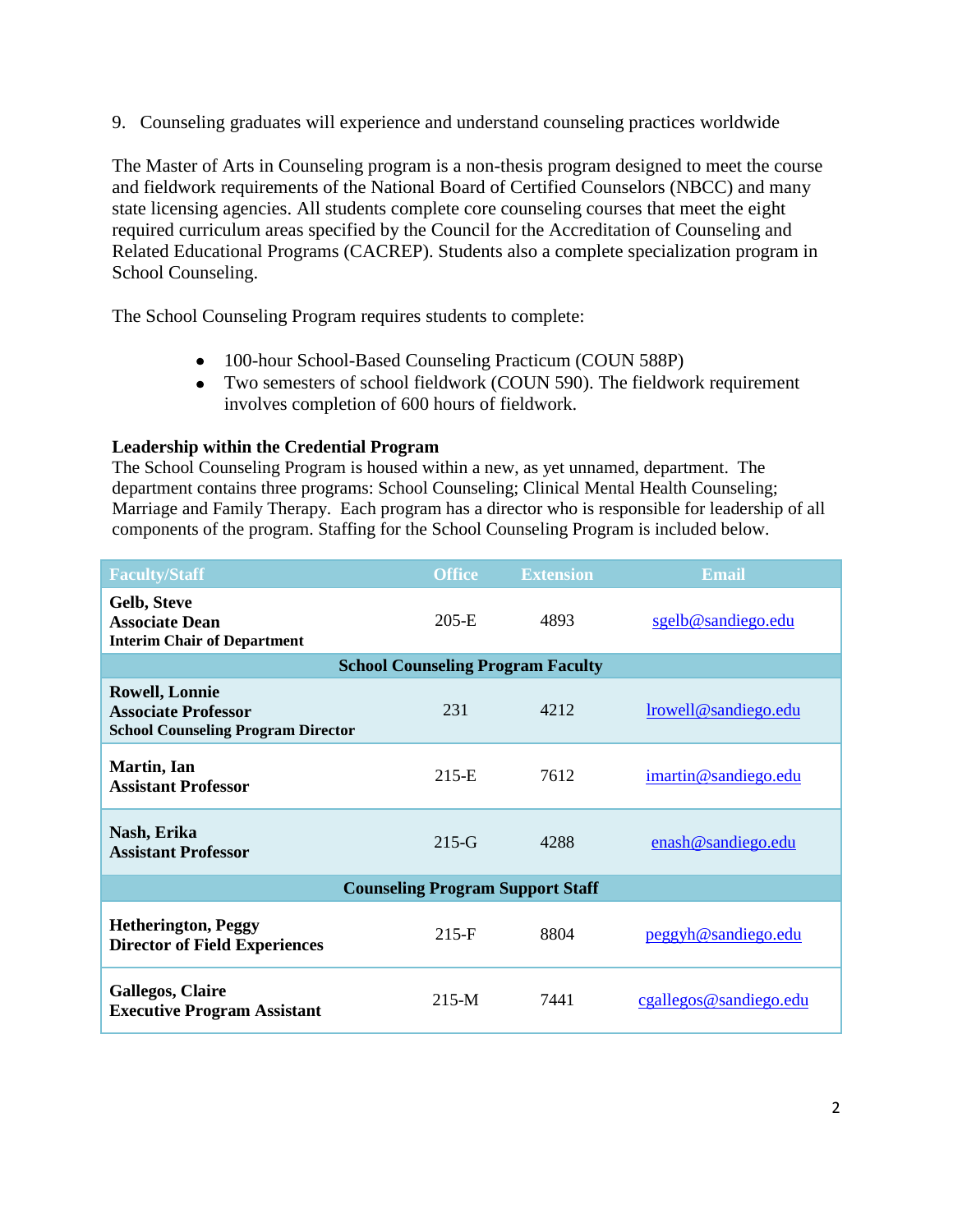#### **Communication within the School Counseling Program and with the institution**

There are several regular meetings and standing committees that support communication within the credential program, the department and with the institution. Program meetings take place on a monthly basis. University field experience staff—that is, the director of field experiences and School Counseling faculty--meet every other week, and orientations and meetings of program supervisor take place at the beginning and the end of each semester. The latter include clinical instruction faculty and adjuncts, university supervisors, and onsite supervisors

Electronic surveys are used for input from candidates, university supervisors, and school site counselor supervisors at the end of every semester.

#### **Program modifications over the recent three years**

Between 2008 and 2011 the program sought and received national accreditation by the Council for Accreditation of Counseling and Related Programs (CACREP). The program also revised its curriculum to meet the 2009 CACREP standards and hired two new tenure track assistant professors in school counseling, Dr. Ian Martin and Dr. Erika Nash. Finally, a great deal of work has occurred around the action research projects required of candidates. Following a review faculty revised the sequence of assignments tied to action research projects, fieldwork, and school counseling specialization courses, and decided to shift candidates' capstone assessment from a written comprehensive exams to an action research project. This shift also led to a revision of the rubric for evaluating action research projects.

#### **Course of Study**

The School Counseling Specialization requires 48 units of course work (core and specialization units). Candidates in this specialization are trained to be school counselors in elementary, middle school/junior high and high school settings or to work with agencies serving K-12 children and their families. Students have knowledge and skills in student advocacy as well as in the design, implementation, and evaluation of comprehensive, results-based guidance and counseling programs. The School Counseling Specialization stresses the development of leadership skills in school counseling. The requirements for the California Pupil Personnel Services Credential with emphasis in School Counseling can be met as part of this degree program. The USD School Counseling program is accredited by the Council for Accreditation of Counseling and Related Educational Programs (CACREP).

## **Requirements for the M.A. Degree**

The course of study based on a core counseling curriculum and specialization courses. The Counseling Core is designed to meet the program requirements recommended by the National Board of Certified Counselors (NBCC).

#### **Course Requirements for School Counseling Specialization**

| <b>I. Core Courses (30 units)</b> |                                            |
|-----------------------------------|--------------------------------------------|
| COUN 503                          | Professional Orientation in Counseling (2) |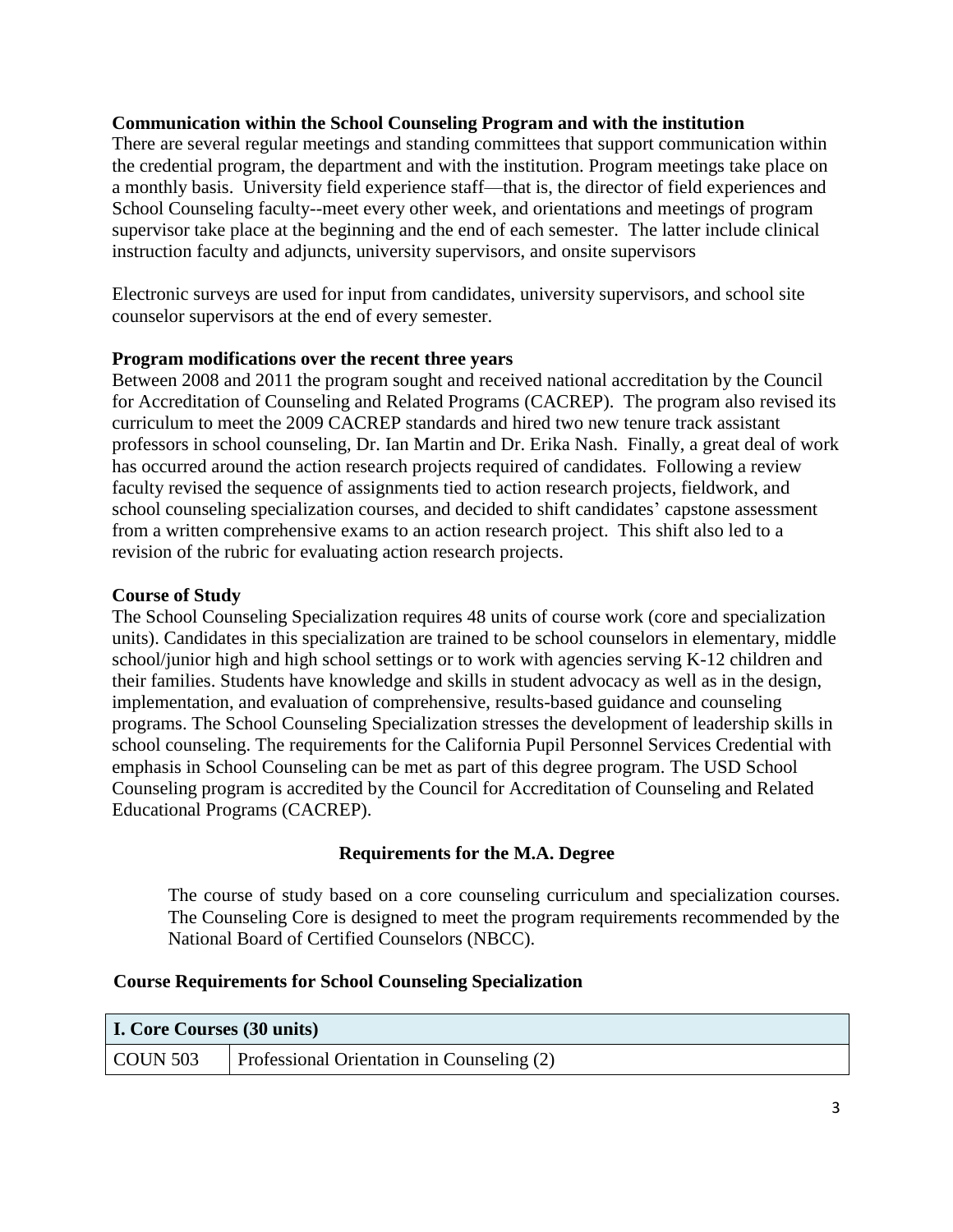| <b>COUN 504</b>                                        | Prepracticum in Counseling Techniques (3)                         |  |
|--------------------------------------------------------|-------------------------------------------------------------------|--|
| <b>COUN 505</b>                                        | Lifespan Development (3)                                          |  |
| <b>COUN 506</b>                                        | Ethical and Legal Issues in School Counseling (1)                 |  |
| <b>COUN 508</b>                                        | Research Methods in Counseling (3)                                |  |
| <b>COUN 510</b>                                        | Career Development Across the Lifespan (3)                        |  |
| <b>COUN 515</b>                                        | Multicultural Counseling (3)                                      |  |
| <b>COUN 520</b>                                        | Counseling Psychology: Theory and Practice (3)                    |  |
| <b>COUN 525</b>                                        | Group Dynamics (3)                                                |  |
| <b>COUN 530</b>                                        | Assessment Techniques in Counseling (3)                           |  |
| COUN 588P                                              | School-Based Practicum (3)                                        |  |
| <b>II. School Counseling Specialization (18 units)</b> |                                                                   |  |
| <b>COUN 509</b>                                        | Action Research in School Counseling (3)                          |  |
| <b>COUN 518</b>                                        | Organization of Student Support Programs (3)                      |  |
| <b>COUN 536</b>                                        | Counseling Children and Youth (3)                                 |  |
| <b>COUN 537</b>                                        | Applied Techniques for Counseling in School Settings (3)          |  |
| COUN 590F                                              | Fieldwork in School Settings (3); Minimum of 2 semesters required |  |

Prerequisite: The School Counseling Specialization requires completion of a graduate-level or graduate-level equivalent course in Educational Psychology, with an emphasis on cognition and student learning. When taken in SOLES the proper course is EDUC 582 (Psychological Foundations of Education in a Diverse Society.

## **Candidate Competence Learning Objectives Differentiated By Knowledge, Skill, Disposition Outcomes**

| <b>Learning Objective</b>                                                                                                                                                           | <b>Knowledge Outcome</b>                                                                                                                  | <b>Skill Outcome</b>                                                                                                                                 | <b>Disposition Outcome</b>                                                                                             |
|-------------------------------------------------------------------------------------------------------------------------------------------------------------------------------------|-------------------------------------------------------------------------------------------------------------------------------------------|------------------------------------------------------------------------------------------------------------------------------------------------------|------------------------------------------------------------------------------------------------------------------------|
| <b>Counseling graduates will</b><br>develop strong<br>professional identities as<br>counselors                                                                                      | Candidates demonstrate an<br>understanding of school<br>counseling professional<br>identity                                               | Candidates demonstrate a<br>high degree of skill<br>expressing their professional<br>identity within school<br>counseling training                   | Candidates highly value<br>professional identity within<br>school counseling practice                                  |
| <b>Counseling graduates will</b><br>establish helping<br>relationships with diverse<br>clients                                                                                      | Candidates demonstrate an<br>understanding of helping<br>relationships and their<br>importance within school<br>counseling practice       | Candidates demonstrate a<br>high degree of skill<br>establishing helping<br>relationships with clients<br>within their school counseling<br>training | Candidates highly value<br>establishing helping<br>relationships within school<br>counseling practice                  |
| <b>Counseling graduates will</b><br>use research in the field<br>and employ evidence-<br>based practices in<br>counseling interventions,<br>assessments, and program<br>evaluations | Candidates demonstrate an<br>understanding of research and<br>evidence-based practices as<br>they relate to school<br>counseling practice | Candidates demonstrate a<br>high degree of skill using<br>research and evidence-based<br>practices within their school<br>counseling training        | Candidates highly value the<br>use of research and<br>evidence-based practices<br>within school counseling<br>practice |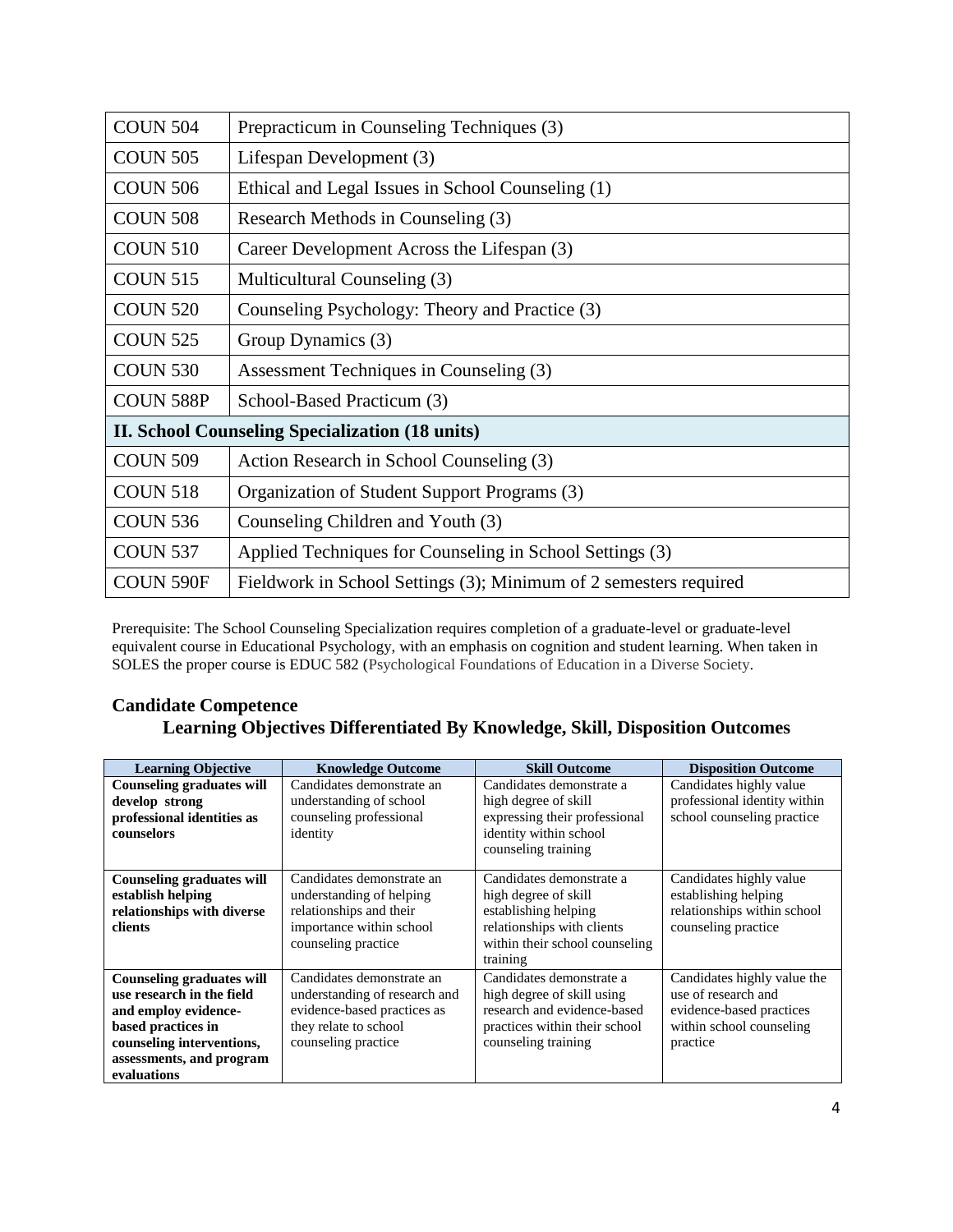| <b>Counseling graduates will</b><br>use theories and models to<br>guide their professional<br>practice          | Candidates demonstrate an<br>understanding of theories and<br>models as they relate to school<br>counseling practice                  | Candidates demonstrate a<br>high degree of skill using<br>theories and models within<br>their school counseling<br>training        | Candidates highly value the<br>use of theories and models<br>within school counseling<br>practice              |
|-----------------------------------------------------------------------------------------------------------------|---------------------------------------------------------------------------------------------------------------------------------------|------------------------------------------------------------------------------------------------------------------------------------|----------------------------------------------------------------------------------------------------------------|
| <b>Counseling graduates will</b><br>abide by relevant ethics,<br>laws and standards of<br>professional practice | Candidates demonstrate an<br>understanding of ethics, laws<br>and standards of school<br>counseling professional<br>practice          | Candidates demonstrate a<br>high degree of skill using<br>ethics, laws and standards<br>within their school counseling<br>training | Candidates highly value the<br>contributions of ethics, laws<br>and standards to school<br>counseling practice |
| <b>Counseling graduates will</b><br>use leadership principles<br>in their professional<br>practice              | Candidates demonstrate an<br>understanding of leadership<br>theories and practices as they<br>relate to school counseling<br>practice | Candidates demonstrate a<br>high degree of skill using<br>leadership principles within<br>their school counseling<br>training      | Candidates highly value the<br>contribution of leadership<br>principles to school<br>counseling practices      |
| <b>Counseling graduates will</b><br>advocate for clients and<br>for their profession                            | Candidates demonstrate an<br>understanding of various<br>advocacy strategies as they<br>relate to school counseling<br>practice       | Candidates demonstrate a<br>high degree of skill using<br>advocacy strategies within<br>their school counseling<br>training        | Candidates highly value the<br>contribution of student<br>advocacy to school<br>counseling practice            |
| <b>Counseling graduates will</b><br>incorporate the use of<br>technology into their<br>practice                 | Candidates demonstrate an<br>understanding of various<br>technology tools as they relate<br>to school counseling practice             | Candidates demonstrate a<br>high degree of skill in using<br>technology within their<br>school counseling training                 | Candidates highly value the<br>contribution of technology<br>to quality school counseling<br>practice          |
| <b>Counseling graduates will</b><br>experience and<br>understand counseling<br>practices worldwide              | Candidates demonstrate an<br>understanding of various<br>counseling practices<br>worldwide                                            | Candidates demonstrate a<br>high degree of skill using<br>counseling skills in a<br>worldwide context                              | Candidates highly value the<br>counseling practices<br>worldwide                                               |

## **Assessment of Candidates**

The Counseling Program uses nine candidate assessments from the time a candidate begins her or his studies through program completion and entry into the workforce as a professional counselor. The assessments include:

- *Coursework assessments*
- *Clinical Instruction Benchmark Assessment (CIBA)*
- *Fieldwork Readiness Assessment*
- *Practicum Evaluation*
- *First and Second Semester Fieldwork Evaluation*
- *Action Research Project assessment*
- *Exit Survey*
- *Alumni and Employer Survey*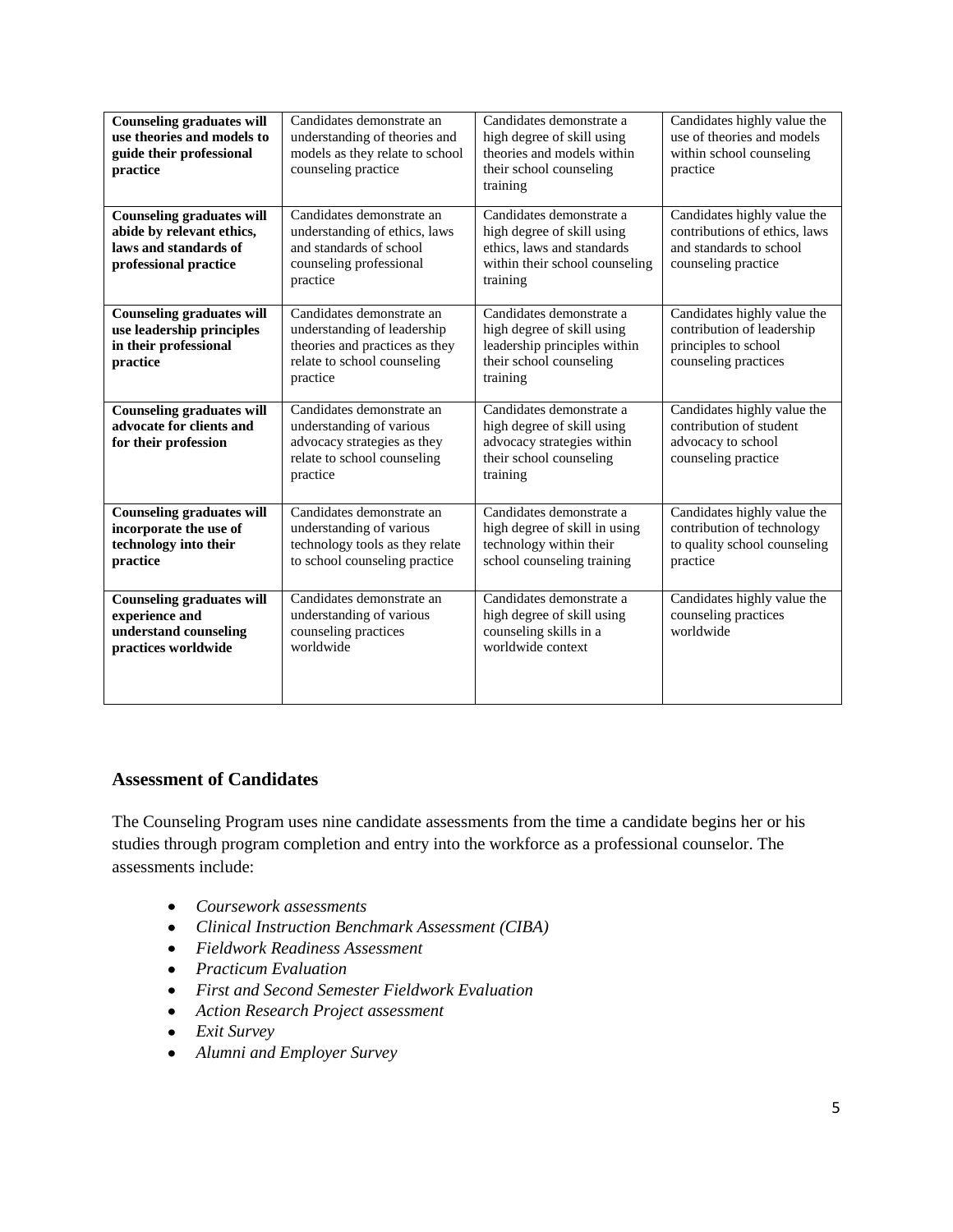| <b>Assessment Measures</b>                                    | Description of type of data<br>collected                                                                                                                                                                                                                   | Data collection process                                                                                                                                                                                                                                                                                                                                                                                                                                                                                                                                                                                                                                                                                                                                                                                                                                                                                                                                                                                                                                                                                                                                                                                                                            |
|---------------------------------------------------------------|------------------------------------------------------------------------------------------------------------------------------------------------------------------------------------------------------------------------------------------------------------|----------------------------------------------------------------------------------------------------------------------------------------------------------------------------------------------------------------------------------------------------------------------------------------------------------------------------------------------------------------------------------------------------------------------------------------------------------------------------------------------------------------------------------------------------------------------------------------------------------------------------------------------------------------------------------------------------------------------------------------------------------------------------------------------------------------------------------------------------------------------------------------------------------------------------------------------------------------------------------------------------------------------------------------------------------------------------------------------------------------------------------------------------------------------------------------------------------------------------------------------------|
| <b>Clinical Instruction Benchmark</b><br>Assessment<br>(CIBA) | - Papers from prerequisite courses<br>(COUN 503, 506)<br>-Reflective essay on readiness for<br>practicum<br>- Verbal - candidate interview-<br>Confirmation of insurance and<br>certificate of clearance                                                   | - Candidate submits required material<br>- Advisor reviews all materials prior to<br>interview with candidate<br>- Interview/Assessment completed by<br>student's advisor<br>- If candidate successfully completes<br>the CIBA, advisor signs approval for<br>practicum                                                                                                                                                                                                                                                                                                                                                                                                                                                                                                                                                                                                                                                                                                                                                                                                                                                                                                                                                                            |
| <b>Fieldwork Readiness</b>                                    | - Candidate interview                                                                                                                                                                                                                                      | - Advisor meets with candidate after<br>completion of practicum and prior to<br>start of fieldwork<br>- Advisor reviews candidate's<br>practicum self-evaluation and<br>instructor's practicum assessment<br>- Advisor checks with candidate on<br>progress in completing requirements for<br>international experience and completion<br>of course on psychological foundations<br>of learning<br>- Advisor checks with candidate on<br>graduation petition<br>- Advisor reviews projected fieldwork<br>placement<br>- Advisor and candidate discuss<br>candidates' personal development in the<br>program, including personal and<br>interpersonal strengths, professional<br>knowledge, skills the candidate will<br>bring to fieldwork, evidence of<br>candidate's effectiveness in working<br>with clients, the candidate's awareness<br>of areas for future growth as a<br>counselor, and the candidate's sense of<br>self as a reflective practitioner.<br>- The advisor and the candidate engage<br>in goal setting for fieldwork, including<br>professional goals for your field<br>experience, areas of counseling skill the<br>candidate will work on improving<br>during field experience, and the plan for<br>working on those skills. |
| <b>First Fieldwork Evaluation</b>                             | Quantitative and qualitative data:<br>Performance evaluation includes<br>numerical rating of each candidate<br>according to CCTC and CACREP<br>standards; evaluation form also<br>includes space for open-ended<br>comments by the fieldwork<br>supervisor | - Performance evaluation completed by<br>Fieldwork Site Supervisor at first<br>fieldwork site - end of semester<br>- Evaluation reviewed with candidate                                                                                                                                                                                                                                                                                                                                                                                                                                                                                                                                                                                                                                                                                                                                                                                                                                                                                                                                                                                                                                                                                            |